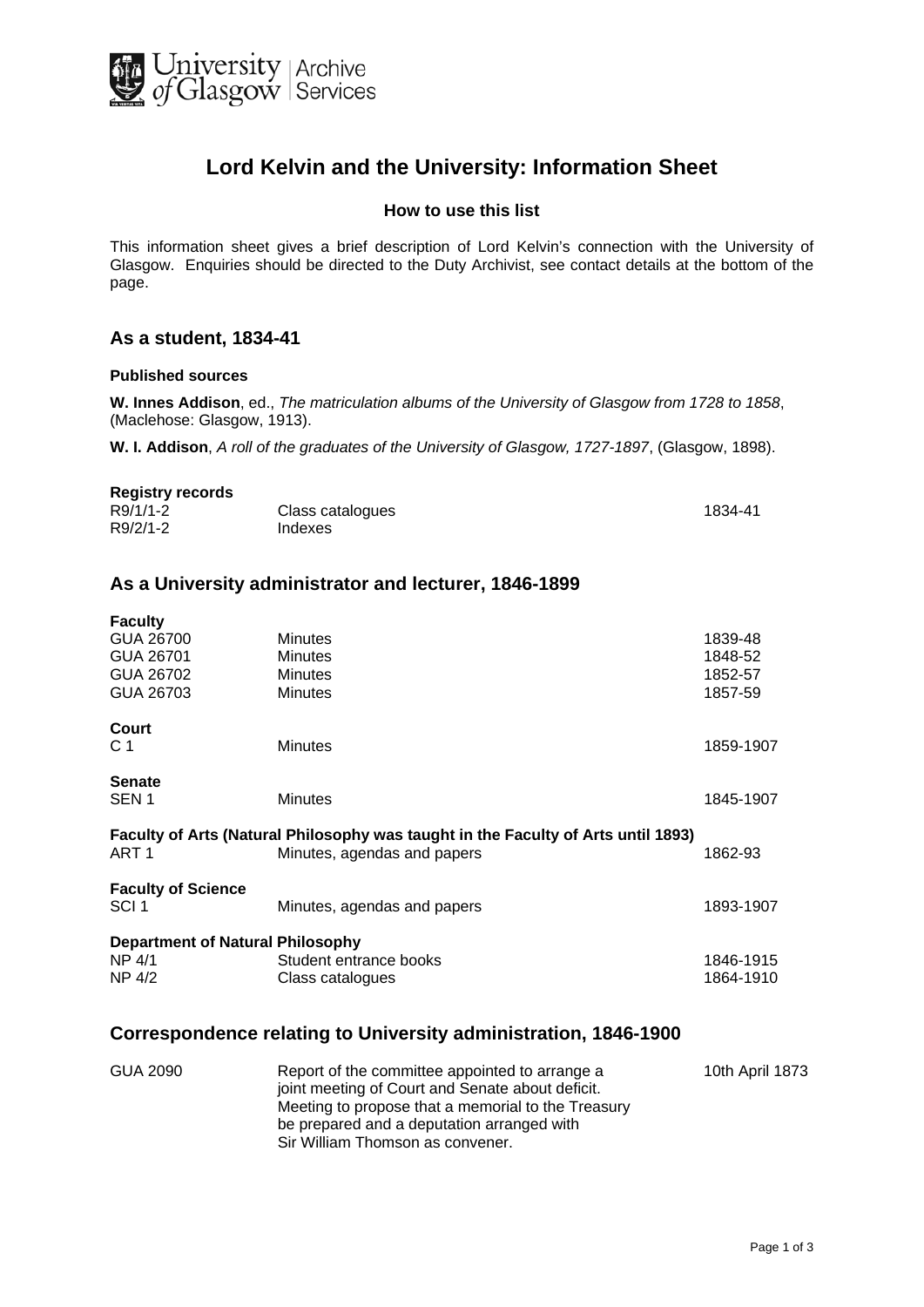# **Correspondence relating to University administration, 1846-1900 (continued)**

| <b>GUA 4740</b> | Copy letter from Sir William Thomson to Mr Scott<br>expressing doubts as to the 'stability and durability'<br>of 'three great lengths of slender stone columns or<br>mullions' and of the appearance of the open structure<br>above the solid tower (incomplete). | 10th March<br>1887    |
|-----------------|-------------------------------------------------------------------------------------------------------------------------------------------------------------------------------------------------------------------------------------------------------------------|-----------------------|
| GUA 15745       | Letter from Lord Kelvin to William Houldsworth suggesting<br>that potential students should have been at Glasgow<br>for two years.                                                                                                                                | 13th February<br>1898 |

# **Academic and related correspondence**

| GUA 48000 | Correspondence between Lord Kelvin and Mr Reid of<br>Largs concerning experiments for modifying his liquid<br>compass. | 1904-05            |
|-----------|------------------------------------------------------------------------------------------------------------------------|--------------------|
| GUA 72799 | Correspondence from Lord Kelvin with apology for absence<br>and concerning Physics for medical students.               | 17th March<br>1892 |
| GUA 73937 | Publications Board papers consisting of a handwritten<br>copy of Lord Kelvin's diary while at Cambridge.               | 1843               |

# **As Chancellor of the University 1904-07**

See **[Records of General Council, University of Glasgow](http://www.gashe.ac.uk:443/cgi-bin/view_isad.pl?id=GB-0248-DC-183&view=basic)** (**GUAS Ref. DC 183**).

# **Honours**

# **Papers relating to Lord Kelvin's Jubilee and honorary degrees, May-September 1896:**

| Invitation to a Conversazione to be held in the Bute Hall on the evening of<br>Monday 15th June 1896 as part of the celebrations of Lord Kelvin's Jubilee.                                                                         |
|------------------------------------------------------------------------------------------------------------------------------------------------------------------------------------------------------------------------------------|
| Letters to Principal MacAlister concerning accommodation for guests at Lord<br>Kelvin's Jubilee.                                                                                                                                   |
| Letter to Professor Bottomley, from Hill & Hoggan annexing communication<br>from Imperial Fire Insurance Co, concerning temporary electric lighting of<br>University for celebration of Lord Kelvin's Jubilee, with covering note. |
| Programme of Conversazione of the University and Corporation of Glasgow,<br>held as part of the celebrations of Lord Kelvin's Jubilee.                                                                                             |
| List of guests invited to the celebration of the Jubilee of Professorship of the<br>Right Honourable Lord Kelvin.                                                                                                                  |
| Pamphlet giving details of the events and guests invited to the celebration of<br>the Jubilee of Lord Kelvin.                                                                                                                      |
| Correspondence in reply to invitation from the Senate to Clyde excursion on<br>the occasion of Lord Kelvin's Jubilee celebrations.                                                                                                 |
| Correspondence from visitors to Lord Kelvin's Jubilee celebrations concerning<br>accommodation.                                                                                                                                    |
| Acceptance of invitation to Lord Kelvin's Jubilee.                                                                                                                                                                                 |
| Correspondence concerning invitations to Lord Kelvin's Jubilee.                                                                                                                                                                    |
|                                                                                                                                                                                                                                    |